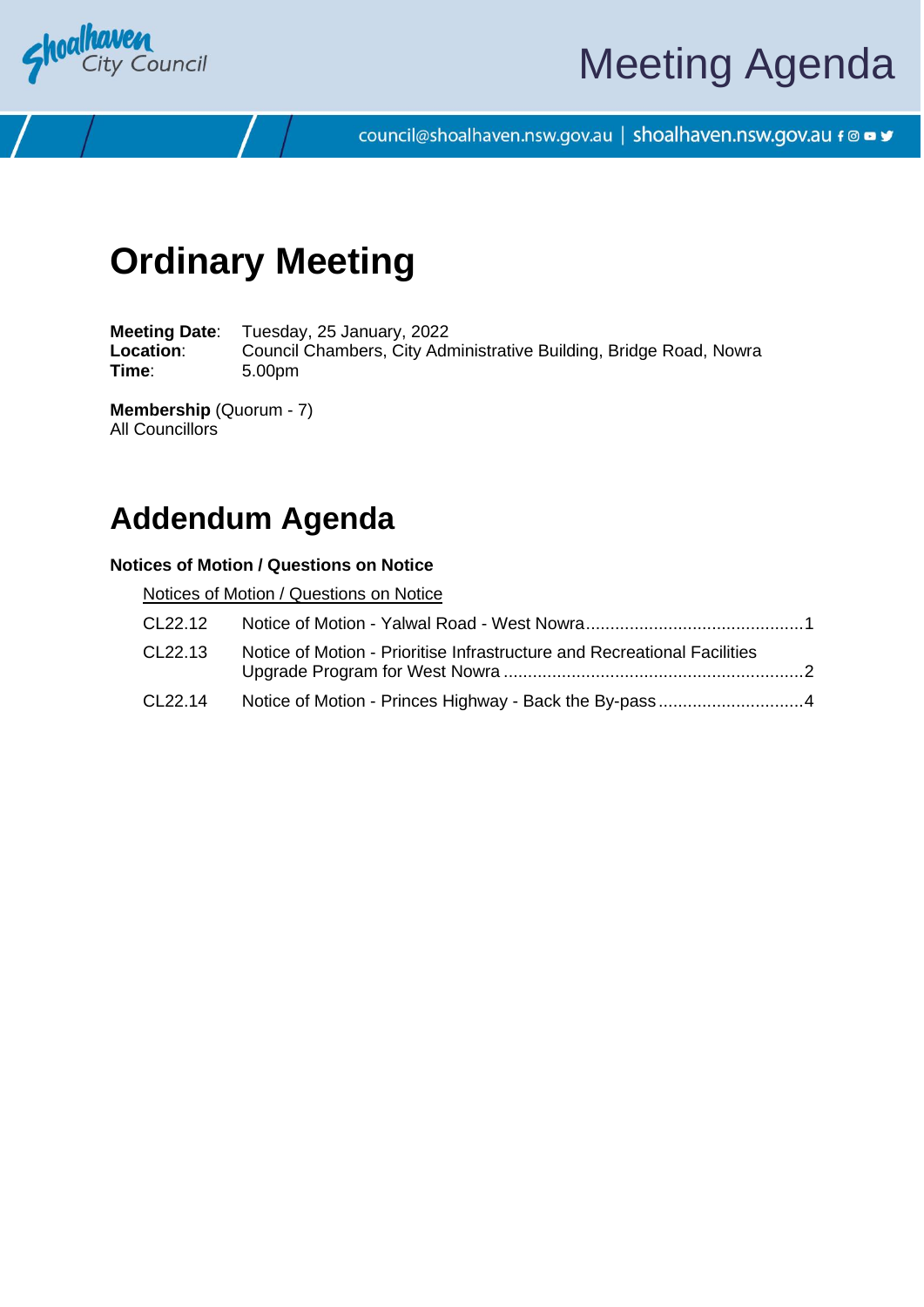### <span id="page-1-0"></span>**CL22.12 Notice of Motion - Yalwal Road - West Nowra**

**HPERM Ref:** D22/23678

**Submitted by:** Clr Serena Copley

#### **Purpose / Summary**

The following Notice of Motion, of which due notice has been given, is submitted for Council's consideration.

### **Recommendation**

That Shoalhaven City Council:

- 1. Recognise the urgent need to upgrade Yalwal Road, West Nowra in order to improve safety for the communities of West Nowra and Mundamia and to ensure this important service road is of a suitable standard to support the increasing traffic flow from growing communities, and to access to sites such as The University of Shoalhaven Campus, the West Nowra Recycling and Waste Depot and other local businesses;
- 2. Prioritise the commencement of works for Yalwal Road by immediately commencing necessary investigatory studies and works to scope required upgrades;
- 3. Investigate funding sources from Commonwealth and NSW Government grant programs; and
- 4. Provide a report to Councillors on the above at the following Ordinary Council meeting.

### **Background**

West Nowra has seen significant population growth over the last decade and a shortage of infrastructure has been highlighted by local residents. As a result, Yalwal Road has seen significant degradation in the standard of the surface in many areas with eroding shoulders and a patched and repaired surface that poses a traffic hazard.

The traffic flow is significantly increasing with multiple additional dwellings being constructed and more and more cars using the road.

Heavy traffic has also significantly increased and with the recent approval of additional waste facilities the traffic flow will only create more traffic and wear and tear on this busy road will increase.

Significant development is proposed for the Mundamia area and it is important that Council has the foresight to ensure that appropriate access to these developments is provided.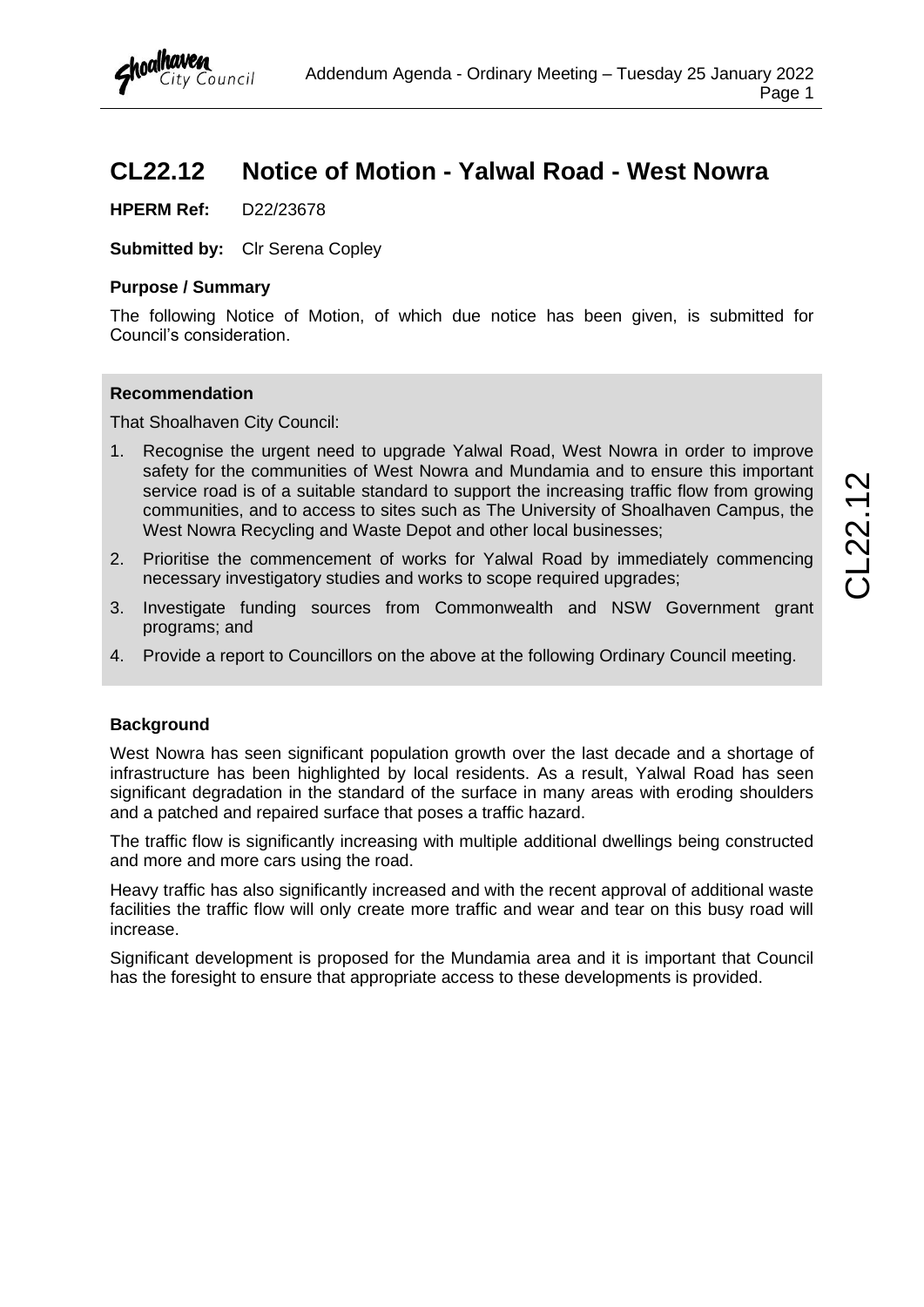### <span id="page-2-0"></span>**CL22.13 Notice of Motion - Prioritise Infrastructure and Recreational Facilities Upgrade Program for West Nowra**

**HPERM Ref:** D22/23707

**Submitted by:** Clr Serena Copley

### **Purpose / Summary**

The following Notice of Motion, of which due notice has been given, is submitted for Council's consideration.

#### **Recommendation**

That Shoalhaven City Council:

- 1. Prioritise as a matter of urgency an upgrade to infrastructure and recreational facilities for West Nowra;
- 2. Provide Councillors with a report detailing allocated funding in the current and future budgets of Council which addresses the lack of facilities available to residents and visitors to West Nowra that currently pose a severe risk to safety and restrictions to quality of lifestyle;
- 3. Acknowledge the need for community improvements to provide West Nowra residents and visitors with facilities available in many other villages in the Shoalhaven, including but not be limited to:
	- a. To immediately undertake the construction of footpaths along Yalwal Road to allow vulnerable and elderly motor scooters users safe passage into Nowra CBD rather than the current situation of navigating Yalwal Road near heavy vehicles. To also allow safe passage for parents and guardians with infants in prams through the village and to access childcare locations.
	- b. To investigate the upgrade of the Depot Farm Picnic area to provide picnic facilities as the name suggests and offer more suitable parking access. To provide a recreational area of a standard more suitable to the area adjacent to one of the Shoalhaven's most popular and well-known scenic walks - Bens Walk.

### **Background**

Currently, West Nowra does not have a recreation facility of a suitable standard for the many families that now reside there. The loosely named Depot Farm Picnic Area has no picnic facilities and often has dumped vehicles that are not removed for many months. This area is at the end of Bens Walk a well-known and popular scenic walk that attracts both locals and visitors to the area. Currently, it appears to be neglected, and not of an acceptable standard. This area would provide West Nowra with a significant green space if maintained to a higher standard, that would offer recreational opportunities to many families.

The lack of footpaths in West Nowra is a significant concern to me as the elderly and most vulnerable of our society that relies on moving via motorised scooters are forced onto the busy Yalwal Road to navigate their way into the Nowra CBD. This must be rectified immediately.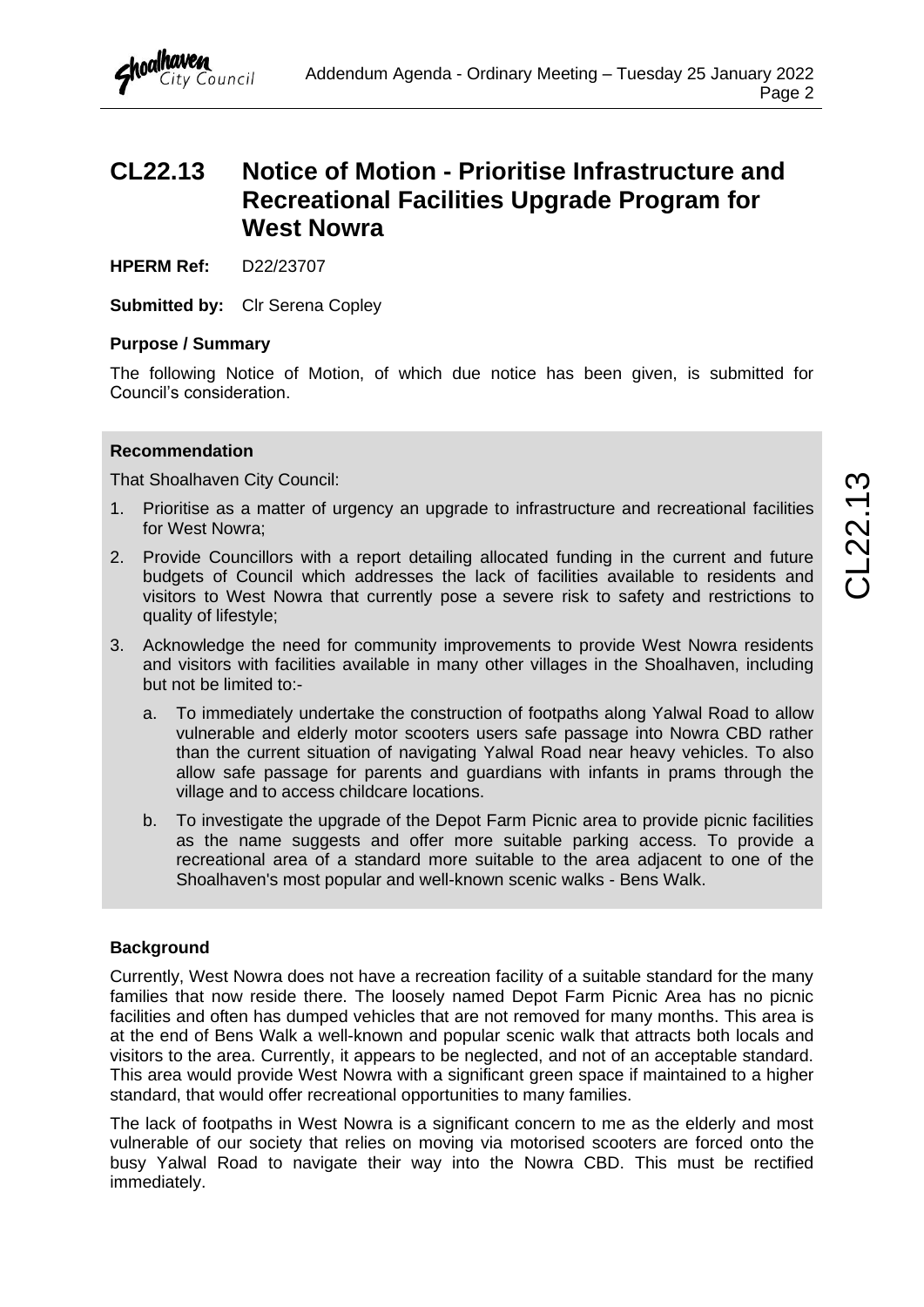

West Nowra is a growing community with significant development planned but unfortunately, to date has not seen the investment required to support both safety features and living standards taken for granted in other villages. It is imperative the SCC acknowledged these oversights and immediately commences planning for these important upgrades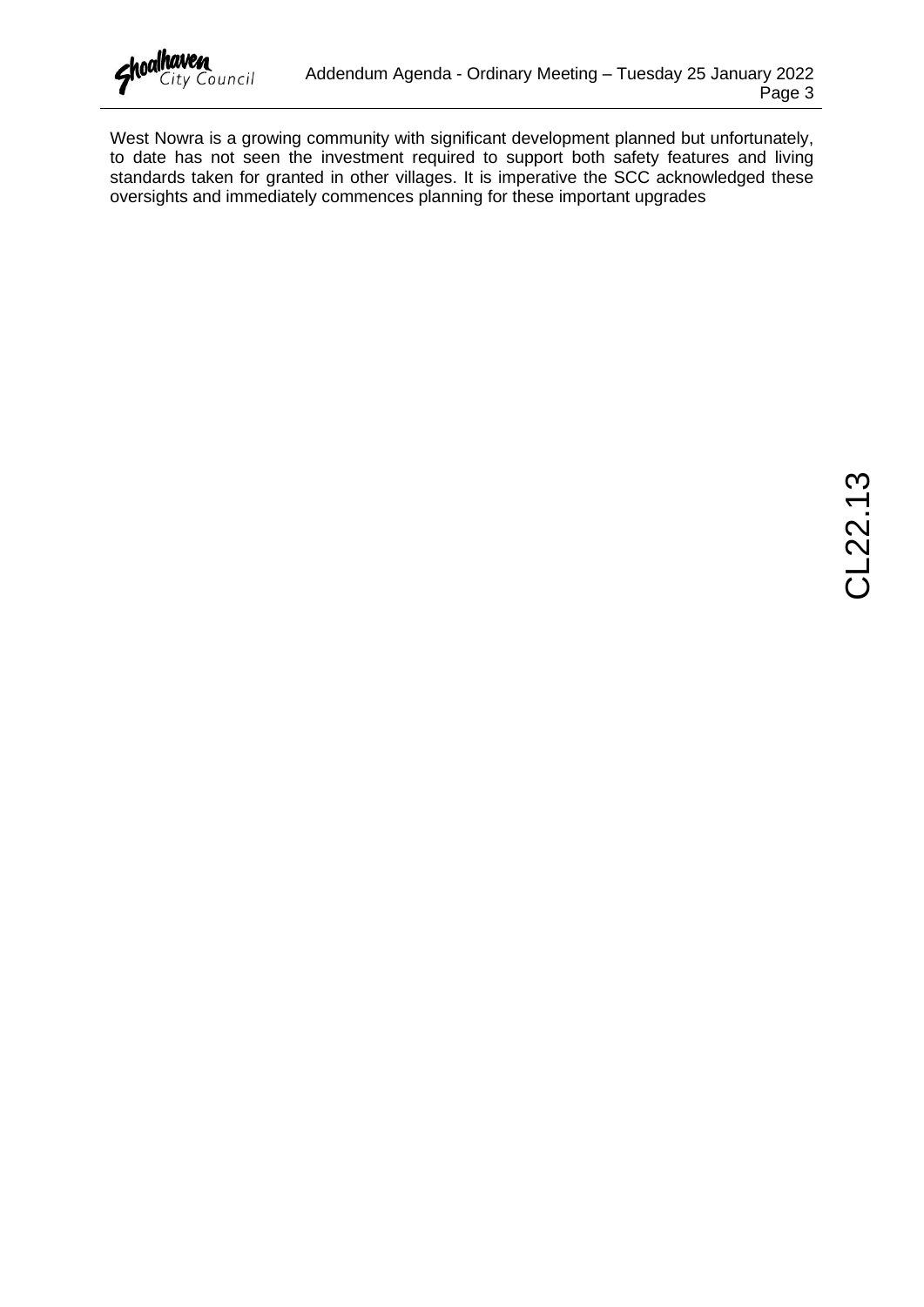### <span id="page-4-0"></span>**CL22.14 Notice of Motion - Princes Highway - Back the By-pass**

**HPERM Ref:** D22/23651

**Submitted by:** Clr Paul Ell

### **Purpose / Summary**

The following Notice of Motion, of which due notice has been given, is submitted for Council's consideration.

### **Recommendation**

That

- 1. Shoalhaven City Council strongly supports the construction of a bypass of the township of Nowra and hereby adopts the position that delivery of this project is our City's highest priority. Council commits to lobbying the NSW and Commonwealth Governments to commit to funding and delivering this project.
- 2. A 'Back the Bypass' Action Group ("the Action Group") is to be formed comprised of the following: - Mayor - All Councillors - CEO or nominee - Representative from South Coast Tourism Industry Association - Additional community representatives as determined by the Committee
- 3. In supporting the Bypass, Council reaffirms its commitment improved active transport infrastructure and the ongoing development of the local road network to alleviate traffic pressures in and around Nowra.
- 4. The Action Group is tasked with the following:
	- a. Preparing a plan for a community driven public pressure "Back the Bypass" campaign to support Council's position of support for the bypass. This campaign is to include the development of marketing and communication materials for Council to distribute.
	- b. A City-wide household survey measuring the experience of Shoalhaven residents travelling on the Princes Highway. Households are to be asked to share how often they experience delays whilst using the Princes Highway.
	- c. The making of representations to State and Federal elected representatives and candidates to encourage their support for the Bypass.
	- d. Other initiatives to further support the objective of building the Nowra Bypass.
	- e. The CEO will meet the costs of the Back the Bypass campaign from within existing administrative budgets.
- 5. Where there isn't any recent data available, Council is to undertake studies to measure the current impacts of increased traffic volumes on local roads along the highway corridor in the Central Shoalhaven.

### **Background**

Nowra is being choked with traffic. Every single week, businesses and residents are being severely impacted by long queues of traffic routinely banking up just South of Berry on a